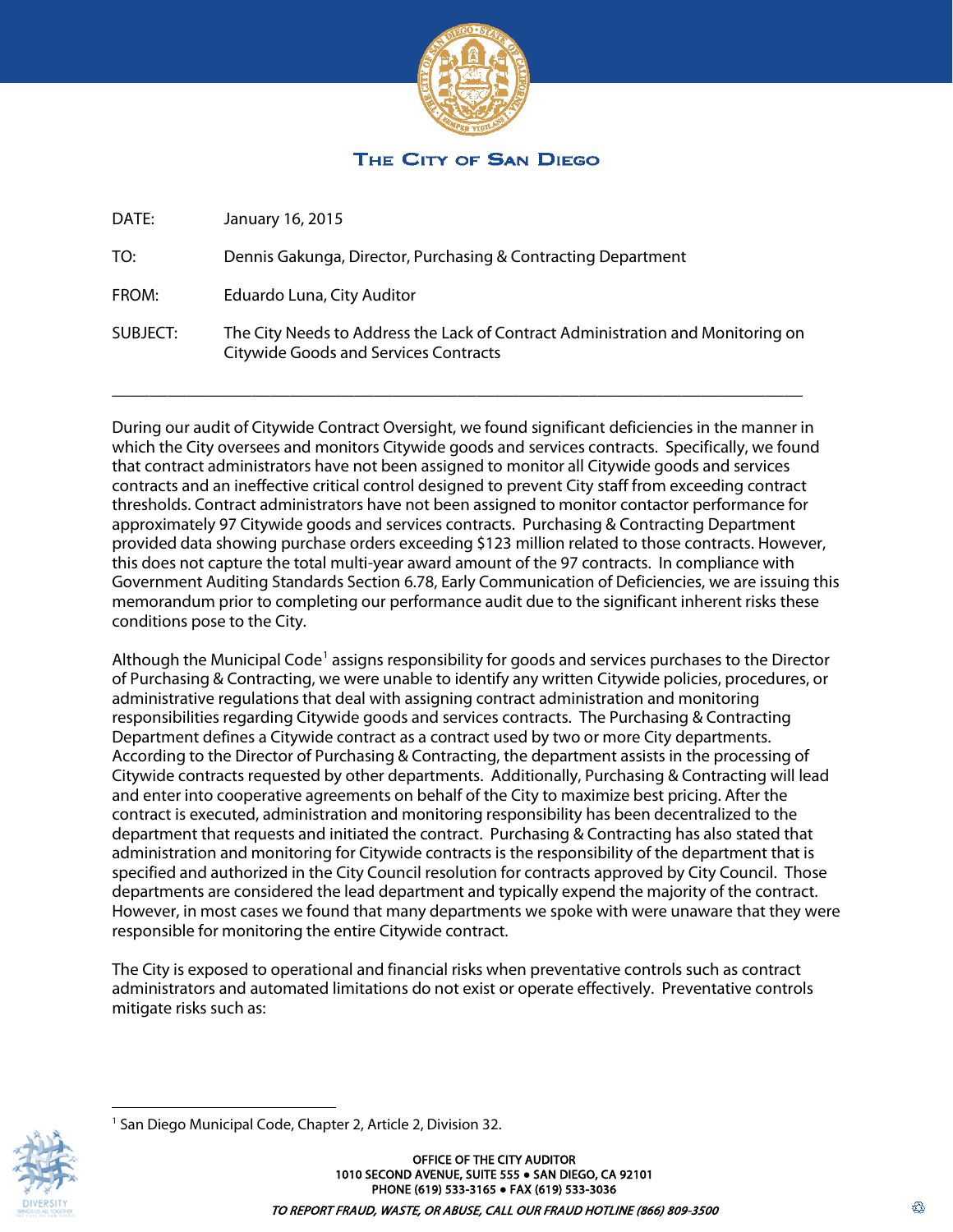Page 2 of 9 Dennis Gakunga, Director, Purchasing & Contracting Department January 16, 2015

- Overpayments;
- Not receiving required good or services;
- Receiving substandard good or services; and
- Not obtaining required authorization from City Council.

During our review, we identified the following Citywide contract issue related to the lack of monitoring services and invoices for compliance with contract terms and expenditures not-to-exceed spending thresholds:

The Citywide contract with MEK Enterprises (formerly known as Complete Relocation Services) was initially established in January 2011 to move or relocate City staff on an as-needed basis. During September 2013 City payments reached the \$1 million contract threshold allowed without City Council approval, and as of December 2014 the City has paid over \$1.335 million without obtaining City Council approval. Of the \$1.335 million paid to MEK, invoices totaling at least \$632,000 were approved for payment by departments to move 450 personnel without sufficient supporting documentation to approve the invoice payments. The project manager informed us that the contractor had provided listings of employees and hours worked that were not verified, validated, or retained by the City employees. The charges were based upon the contractor providing trucks, drivers, supervisors, movers and installers at specific rates to accomplish the City's office move from 600 B Street to 525 B Street in August and September 2013.

### Factors Contributing to Control Deficiencies

We identified two primary factors that have contributed to the control deficiencies. First, after Purchasing & Contracting has assisted a department with processing their Citywide contracts, contracts have been issued without clearly defining responsibility for contract administration and monitoring. Purchasing & Contracting personnel assumed that the Department requesting assistance with processing their contract, as well as the department specified in the City Council resolution, would be responsible for contract administration and monitoring. However, this expectation was not clearly provided to the applicable Department Directors or Deputy Directors. Conversely, the department personnel assumed that someone in Purchasing & Contracting was responsible for the overall contract administration/monitoring because they were Citywide contracts; and therefore, division personnel only monitored contractor performance for their orders.

Second, a significant control designed to prevent departments exceeding contract thresholds and contract award amounts can be easily bypassed. Contracts in the City's Financial System (SAP) have a programmed target value that defines the dollar value limit of purchases made against the contract. This target value should be created based on the terms and limits defined in the contract. When the purchases against the contract have reached this target value, SAP prevents any additional purchases against the contract to process until the target value limit is increased by Purchasing & Contracting staff in accordance with their internal processes and controls. However, any requisitioning department can intentionally or unintentionally get around this control by omitting the contract reference (agreement number) when they create the purchase requisition. The avoidance of the contract award controls can result in exceeding contract limits without detection, including those approved by the City Council.

Purchasing & Contracting staff are aware of this control weakness and they advised that they are working on reports to detect this activity. SAP has the capability (once configured) to reduce the bypassing of this control for purchase requisitions prior to the approval by requiring information that is not currently required.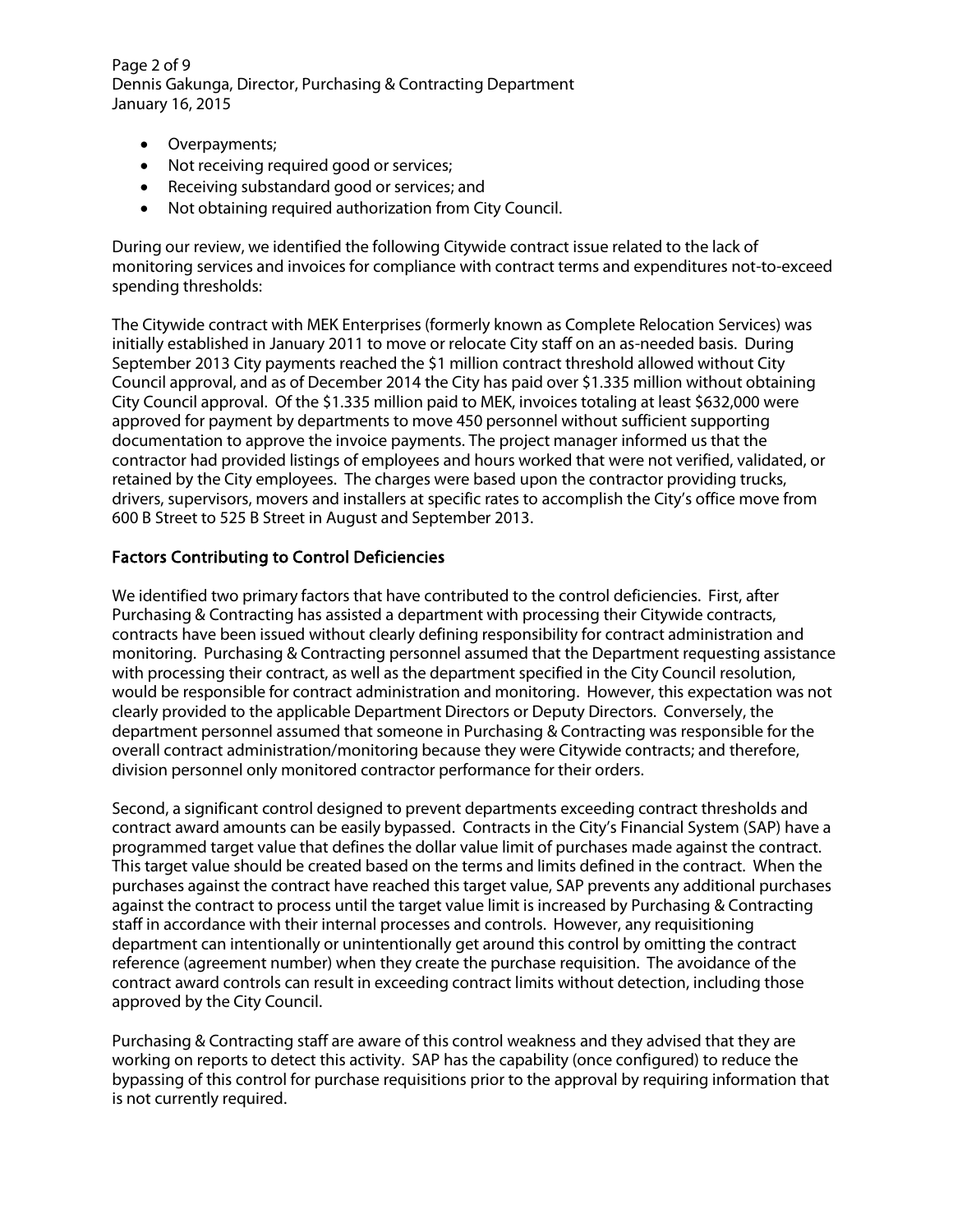Page 3 of 9 Dennis Gakunga, Director, Purchasing & Contracting Department January 16, 2015

#### Recommendation 1:

The Purchasing & Contracting Director should take immediate action to ensure contract administration responsibilities are assigned to appropriate personnel for all Citywide contracts and provide those individuals with the tools to properly monitor each contract. This should include but is not limited to providing a copy of contract with all terms and conditions listed, pricing agreements, and the responsibilities involved with contract administration. (Priority 2)

#### Recommendation 2:

The Purchasing & Contracting Director should take immediate action to ensure the Target Value control is enforced on contractual purchases. Specifically, the Director should implement the following detective controls:

- Ensure that the report in development will clearly identify orders made without references to the appropriate contract and his staff is trained to utilize the report.
- Create a policy defining the intervals of review and actions taken to correct the control weakness.

Additionally, the Director should review the potential for preventative controls to minimize the circumvention of the Target Value control. (Priority 2)

Attached you will find Appendix A: Audit Objective, Scope and Methodology and Appendix B: Definition of Audit Recommendation Priorities. The Administration's response to our audit recommendation can be found after page 5.

We appreciate the assistance provided by Purchasing & Contracting staff during this review.

Respectfully submitted,

Edwido Lina

Eduardo Luna City Auditor

cc: Honorable Mayor Kevin Faulconer Honorable Members of the City Council Honorable Members of the Audit Committee Scott Chadwick, Chief Operating Officer Stacey LoMedico, Assistant Chief Operating Officer Brian Pepin, Director of Council Affairs Jan Goldsmith, City Attorney Andrea Tevlin, Independent Budget Analyst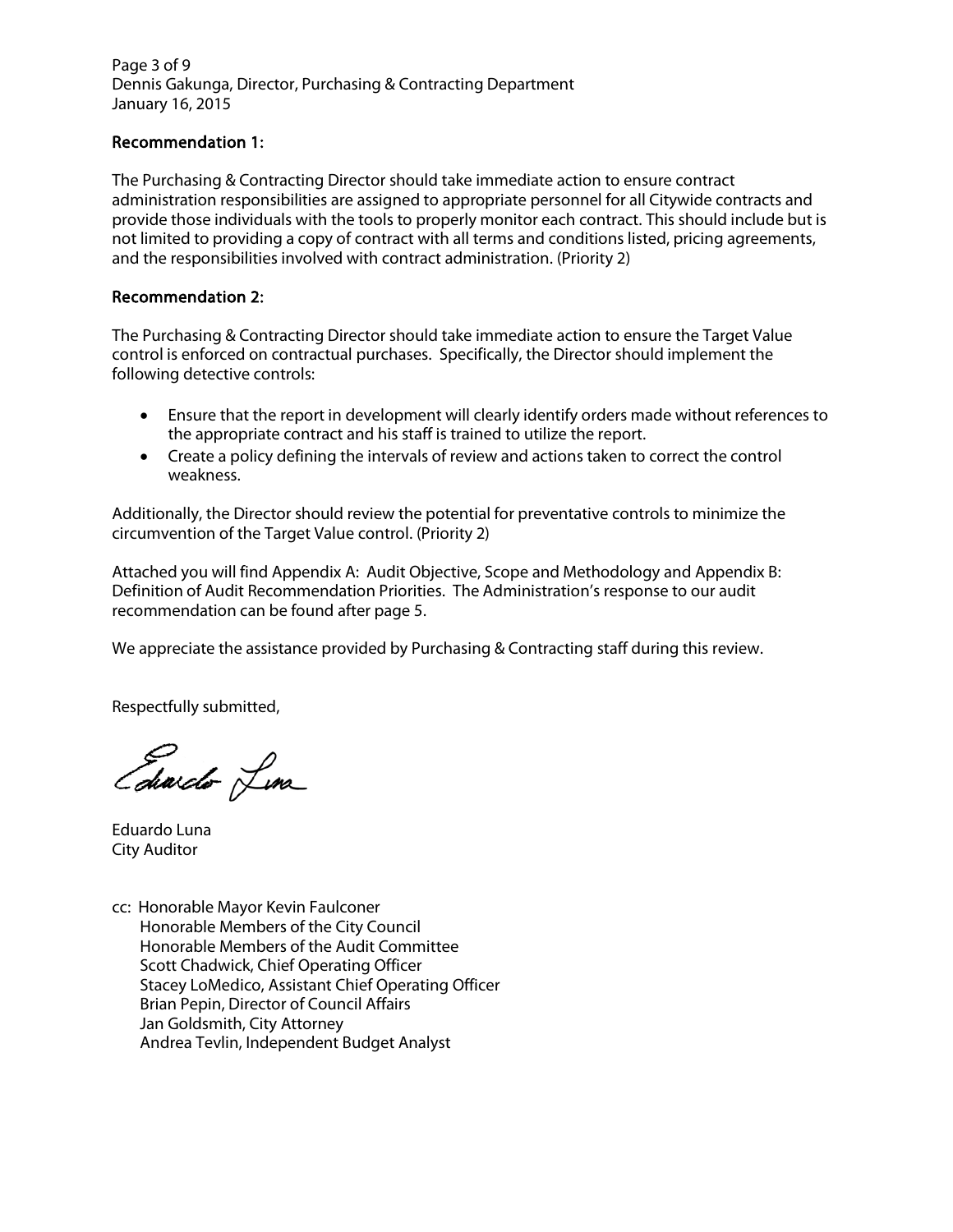Page 4 of 9 Dennis Gakunga, Director, Purchasing & Contracting Department January 16, 2015

# Appendix A: Audit Objective, Scope, and Methodology

In accordance with the City Auditor's Fiscal Year 2015 Audit Work Plan, we are currently conducting a performance audit of Citywide Contract Oversight. The objective of this audit is to determine whether the city adequately conducts contract oversight. This memorandum reports on key risks associated with the contract administration process for Citywide contracts. The remainder of the audit is currently ongoing and an additional report will be issued at a later date.

Our scope for this audit was on all Citywide contracts active during fiscal year 2014. To determine whether City established controls adequately address key risks in the contract administration process we developed and issued an audit survey to City employees tasked with contract monitoring/administration and/or payment approving responsibilities. The 658 surveyed employees were identified and provided by Department Directors within the various City departments. To validate the information we received through the survey and perform our testing, we conducted interviews with Purchasing & Contracting staff to determine current contract oversight responsibility and processes. We interviewed some of the department contacts to identify their oversight practices and confirm their understanding of monitoring responsibility for the Citywide contracts. We analyzed Citywide contracts to determine who should be responsible and to determine appropriate pricing for the Citywide contracts. We also analyzed SAP contracting data and system documentation to determine whether the information available in the system for Citywide staff with appropriate access was sufficient to manage contracts. We were unable to locate documentation to support invoices for the MEK contract move. Additionally, we analyzed system and vendor documentation to identify additional SAP functionality to improve controls over the contracting process.

We conducted this portion of the performance audit in accordance with generally accepted government auditing standards. Those standards require that we plan and perform the audit to obtain sufficient, appropriate evidence to provide a reasonable basis for our findings and conclusions based on our audit objectives. We believe that the evidence obtained provides a reasonable basis for our findings and conclusions based on our audit objectives.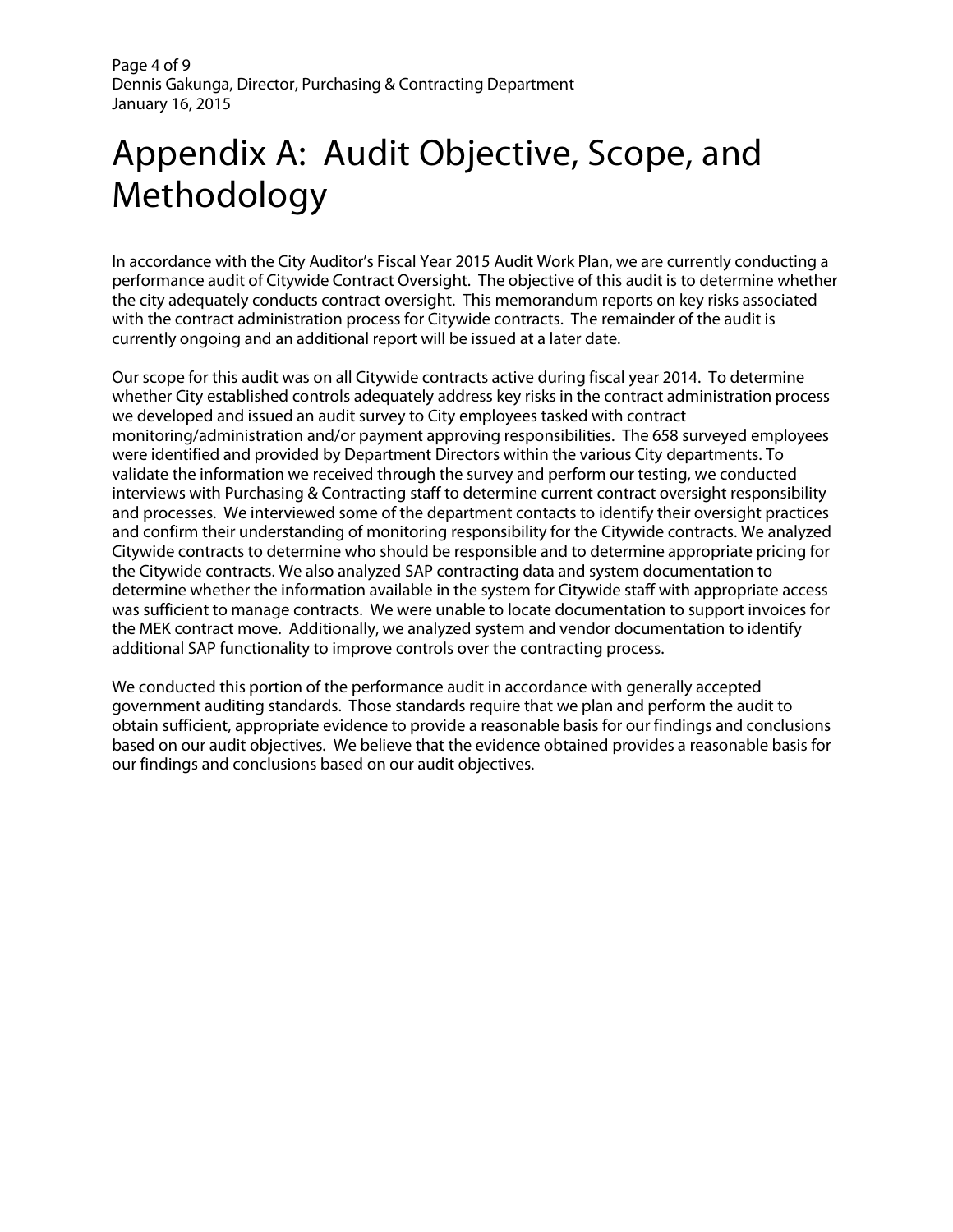Page 5 of 9 Dennis Gakunga, Director, Purchasing & Contracting Department January 16, 2015

# Appendix B: Definition of Audit Recommendation Priorities

# DEFINITIONS OF PRIORITY 1, 2, AND 3 AUDIT RECOMMENDATIONS

The Office of the City Auditor maintains a priority classification scheme for audit recommendations based on the importance of each recommendation to the City, as described in the table below. While the City Auditor is responsible for providing a priority classification for recommendations, it is the City Administration's responsibility to establish a target date to implement each recommendation taking into considerations its priority. The City Auditor requests that target dates be included in the Administration's official response to the audit findings and recommendations.

| Priority<br>Class <sup>2</sup> | <b>Description</b>                                                                            |
|--------------------------------|-----------------------------------------------------------------------------------------------|
|                                | Fraud or serious violations are being committed.                                              |
|                                | Significant fiscal and/or equivalent non-fiscal losses are occurring.                         |
|                                | Costly and/or detrimental operational inefficiencies are taking place.                        |
| $\mathcal{P}$                  | The potential for incurring significant fiscal and/or equivalent non-fiscal<br>losses exists. |
|                                | The potential for costly and/or detrimental operational inefficiencies<br>exists.             |
| 3                              | Operation or administrative process will be improved.                                         |

 $\overline{a}$ 

<span id="page-4-0"></span> $2$  The City Auditor is responsible for assigning audit recommendation priority class numbers. A recommendation which clearly fits the description for more than one priority class shall be assigned the higher number.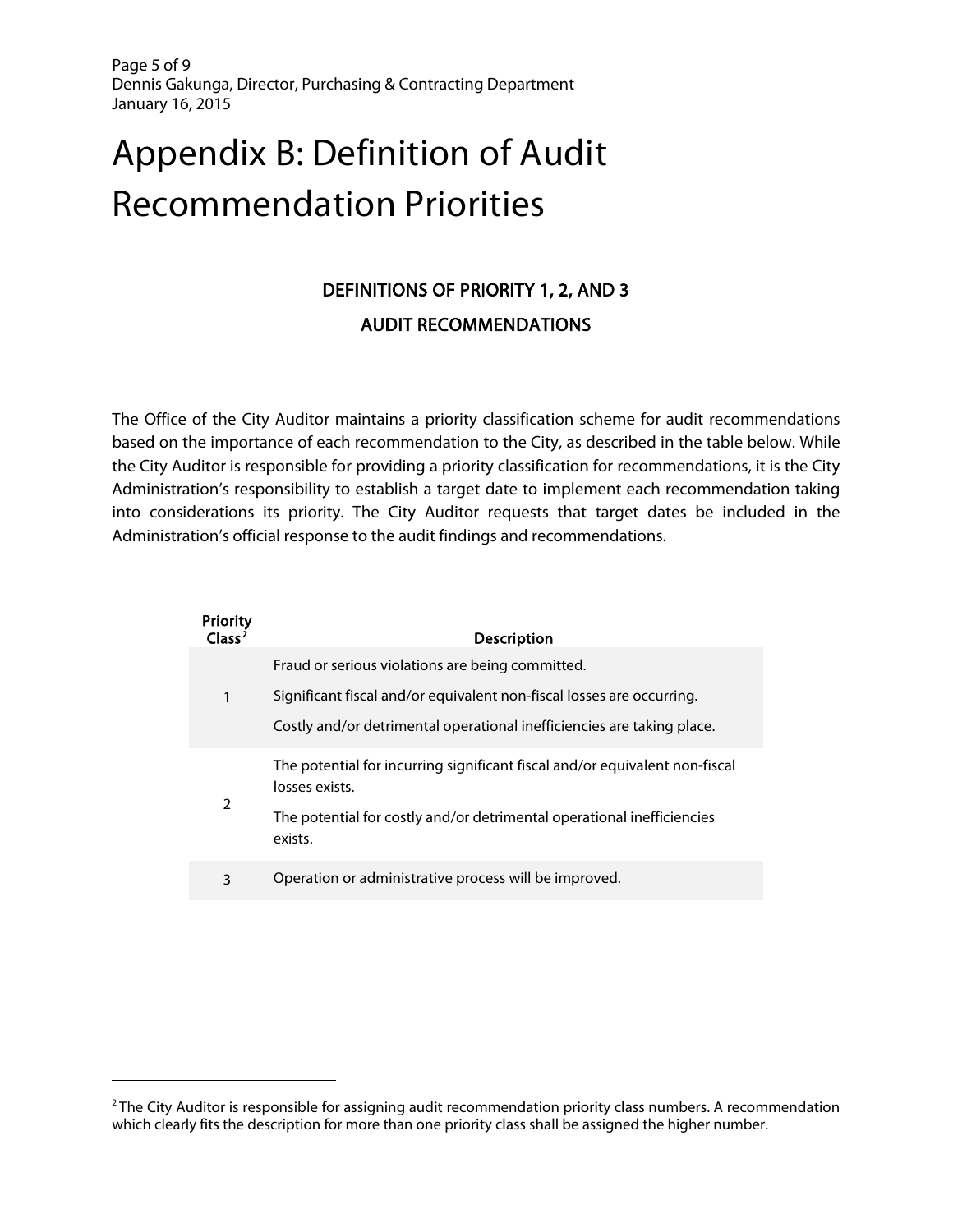

#### **THE CITY OF** SAN **DIEGO**

# **MEMORANDUM**

| DATE:    | January 15, 2015                                                                                                                         |
|----------|------------------------------------------------------------------------------------------------------------------------------------------|
| TO:      | Eduardo Luna, City Auditor                                                                                                               |
| FROM:    | Dennis Gakunga, Director, Purchasing and Contracting Department                                                                          |
| SUBJECT: | Preliminary Departmental Response to the Contract Administration and Monitoring<br>on Citywide Goods and Services Contracts Audit Report |

This memorandum provides Management's response to the City Auditor's memorandum dated on December 18, 2014 on the City's Contract Adminstration and Monitoring of Citywide Goods and Service Contracts. Management understands that the audit on Contract Administration and Monitoring on Citywide Goods and Services Contracts is still in progress and a full report will be issued later this calendar year. Management appreciates. the City Auditor bringing these concerns forward in a timely manner and would like to highlight the many improvements that have been concurrently initiated during this audit period.

Over the last 18 months, new leadership in the Purchasing and Contracting (P&C) department has taken a holistic review of citywide requirements and embarked on an overhaul of the department operations and procurement practices within the City. This has resulted in implementation of new streamline measures, a citywide e-procurement system and other Information Technology (IT) tools. The e-procurement and new IT tools are critical to improving department operations, contract management, oversight and compliance.

The following are key improvements completed during this timeframe:

- The implementation of an electronic vendor registration system. To date over 4,700 new vendors have been registered
- City Council approval of an e-procurement system and a new contract management module to improve contract management and administration capabilities
- The implementation of a City-wide procurement forecasting process, to facilitate increased dialogue between City departments and City Council with a new City Council contract pre-approval process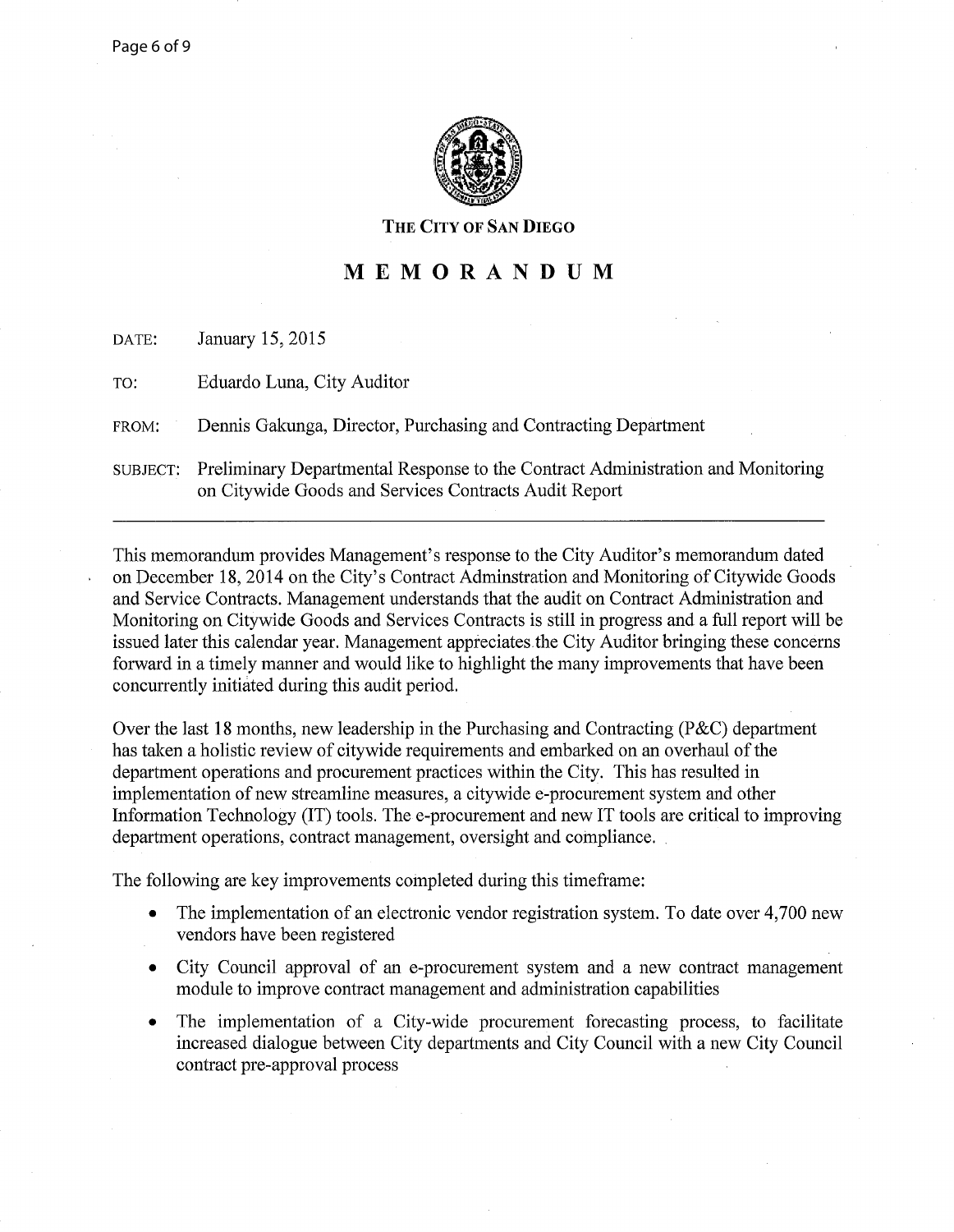- Launched an extensive 'procurement-through-payment' comprehensive review of the City's SAP system with the Office of the City Comptroller and the Department of IT. (Review is on-going)
- Established regional partnerships and collaborative efforts with peer agencies, including the County of San Diego to strengthen the City's procurement processes and leverage best practices
- Implemented posting of awarded City contracts on the City's website: http://www.sandiego.gov/purchasing/bids-contracts/index.shtml
- Implemented 34 new P&C templates and department procedures working with the Office of the City Attorney to simplify review timelines
- Implemented fourteen P&C Process Narratives. In addition, a new P&C Contract Administration Process Narrative to increase internal controls over contract administration was developed and submitted to the Office of the City Comptroller.

Although there have been significant improvements to the purchasing and contracting procedures and processes, as the City Auditor's memorandum points out there is more work needed to improve the effectiveness of citywide contract oversight. Management is committed to making further improvements and to ensure this object is met.

### **Recommendation 1**

*The Purchasing* & *Contracting Director should take immediate action to ensure contract administration responsibilities are assigned to appropriate personnel for all citywide contracts and provide those individuals with the tools to properly monitor each contract. This should include but is not limited to providing a copy of contract with all terms and conditions listed, pricing agreements, and the responsibilities involved with contract administration. (Priority 2)* 

# **Management Response: Agrees with the recommendation.**

The P&C department has been working on the immediate steps necessary to complete this recommendation and anticipates it will be completed by the end of April 2015.

- Staff is identifying contract administrators listed in the contract file for each of the citywide contracts identified in the audit report so that a memorandum can be issued to memorialize the assignment of contract administrators listed in the contract file. A copy of the contract with all terms & conditions and pricing information will also be provided to each assigned contract administrator and a meeting will be held to ensure there is a clear understanding of the roles and responsibilities of the contract administrator.
- The P&C department is developing a Contract Administration Handbook (CA handbook) that will provide guidelines and serve as a quick reference to all citywide contract administrators. The CA handbook will provide clear roles and responsibilities of contract administrators for citywide contracts. The CA handbook is currently being drafted and is anticipated to be released by the end of the fiscal year.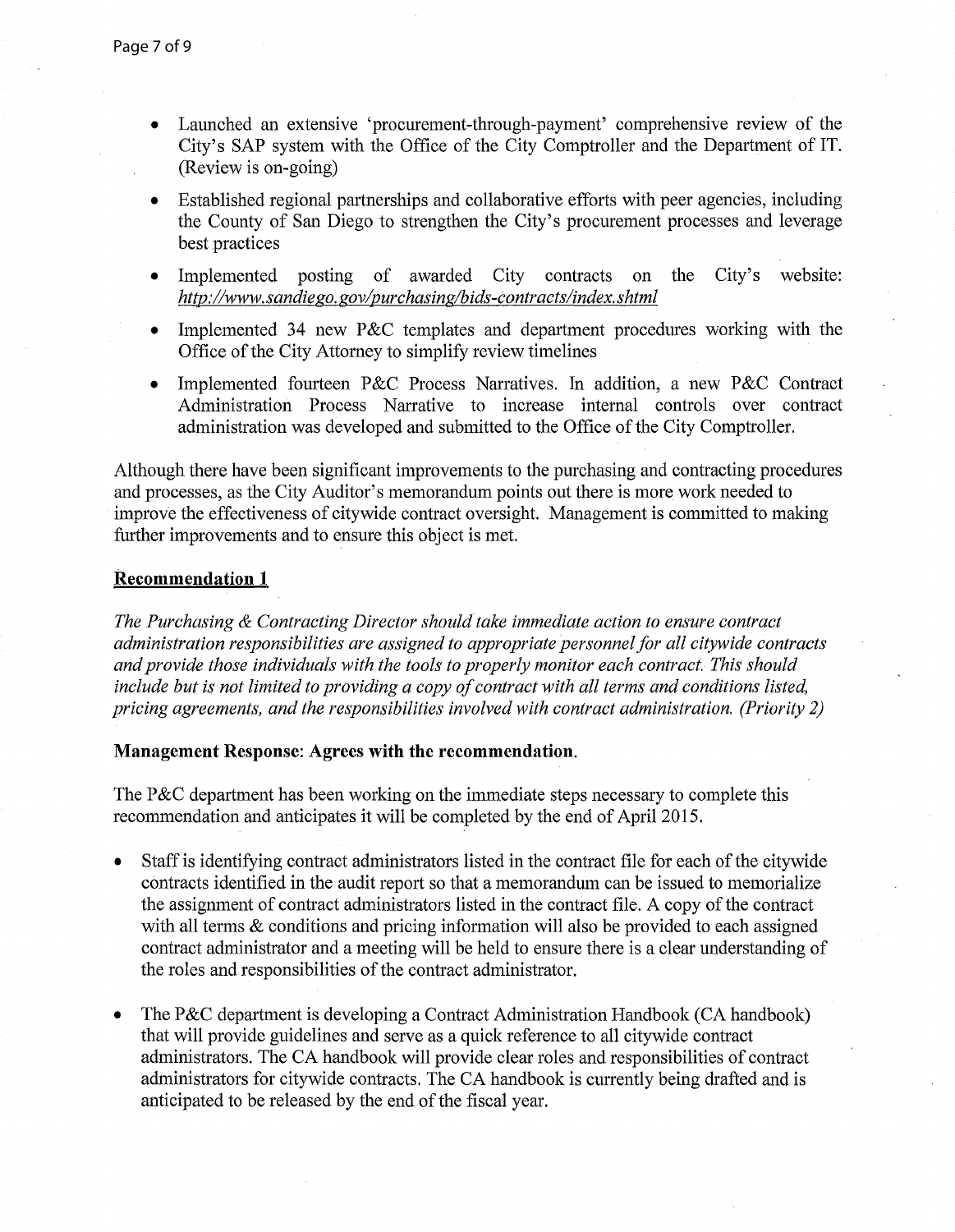## **Recommendation 2**

*The Purchasing* & *Contracting Director should take immediate action to ensure the Target Value control is enforced on contractual purchases. Specifically, the Director should implement the following detective controls:* 

- *Ensure that the report in development will clearly identifo orders made without references to the appropriate contract and his staff is trained to utilize the report.*
- Create a policy defining the intervals of review and actions taken to correct the control *weakness.*

*Additionally, the Director should review the potential for preventative controls to minimize the circumvention of the Target Value control. (Priority 2)* 

#### **Management Response: Agrees with the recommendation.**

P&C department staff has been working on this as part of the streamlining efforts arpproved by City Council last summer. This has included working with the Office of the City Comptroller's and the Department of Information Technology staff on various efforts that address this recommendation. These include the following:

- The P&C department has partnered with the Dept of IT and Internal Controls to make systematic improvements to SAP for improved monitoring, contract compliance and oversight of citywide contracts. This includes developing a system enhancement in SAP that will link contracts to requisitions (when applicable) as a system check.
- The P&C department has successfully updated all fourteen P&C department Process Narratives. This includes development of a new Contract Administration Process Narrative that has been submitted to Internal Controls for review.
- The identified "target value" in the SAP system is non-binding to the City and only serves as a P&C department internal control value. The P&C department is working with the Dept of **IT** to implement appropriate fields in the SAP system that will be used for effective monitoring and tracking of authorized contract values.
- The P&C department continues to work on a joint effort with the Office of the City Comptroller to develop robust reporting for improved monitoring, compliance and contract surveillance of citywide contracts. This includes the following specific report initiatives:
	- 1. A report to ensure threshold limits are not bypassed by the splitting of purchase orders *(purchases splitting report);*
	- 2. A report that checks for expired insurance policies linked to current vendors *(expired insurance report);*
	- 3. A report to detect where purchases have been made without utilization of existing contracts or agreements *(existing contracts purchases report);*